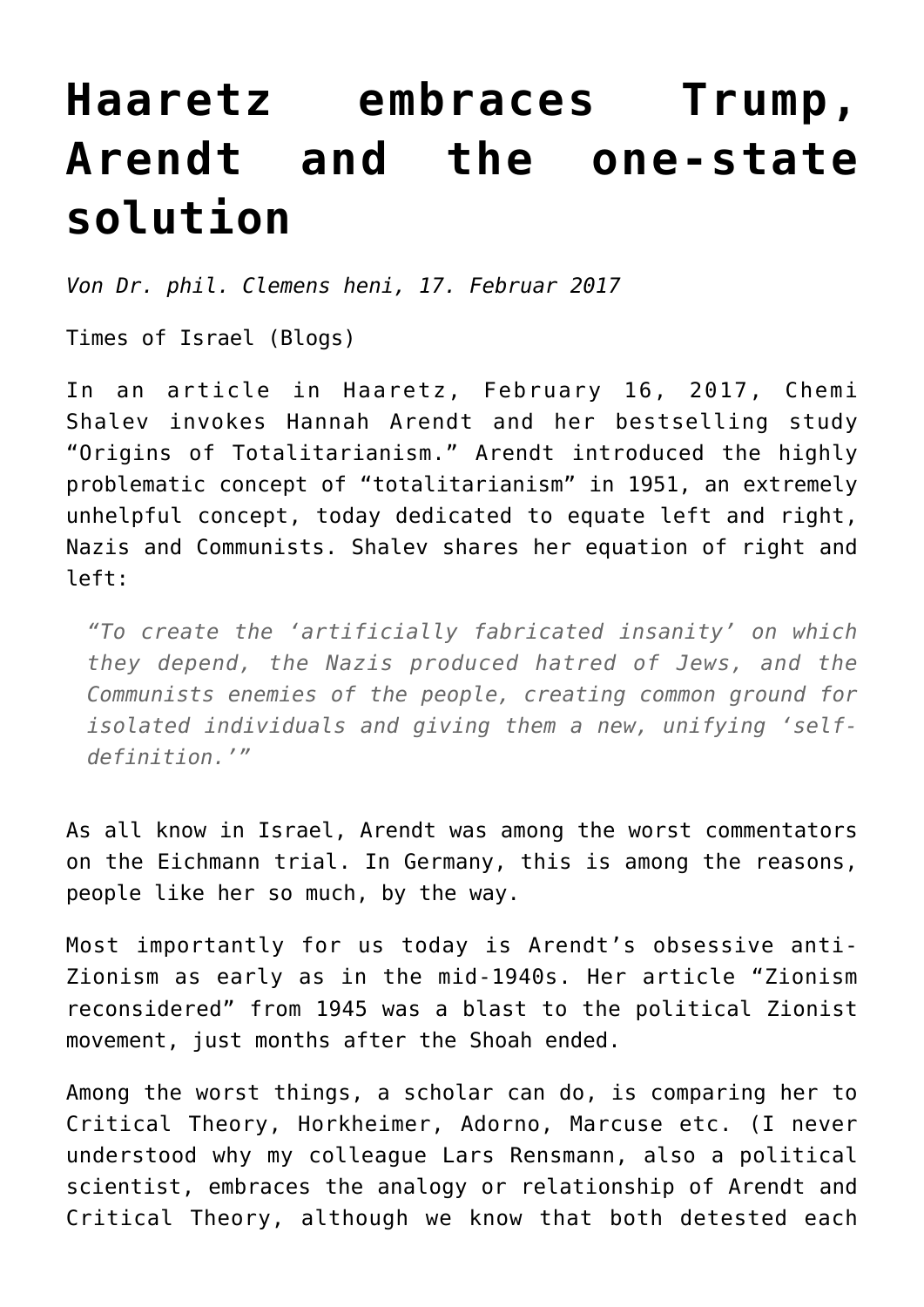other, Critical Theory Arendt and Arendt Critical Theory, for many reasons. However, it is highly fashionable topic in academia, to be sure, regardless if it is relevant or not.)

Critical Theory was Marxist and pro-Israel, despite the difficulties Horkheimer had with the Jewish STATE.

Arendt, though, was against political Zionism, she favored a "binational" solution. Like Trump!

Trump just said two days ago at the press conference with Netanyahu in the White House, he is fine with a " two-state solution OR a one-state solution."

Shockingly, Haaretz's Chemi Shalev is in favor of Arendt as a forerunner of Trump in that respect — while using Arendt as a critic of Trump's mob-elite relationship:

*Trump's most ludicrous moment of the evening, of course, came when he uttered his "one state, two state, whatever" formula, which sounded like a ham-handed effort to fulfill a request from the Prime Minister's Office not to complicate Netanyahu's life with his coalition back home. One can understand Trump, for whom words are not cardinal and who can simply deny he ever said them or accuse the media of distorting them, even though they were broadcast on live TV. The rest of the world however, has no choice but to take Trump's statements seriously, irresponsible as they were because he is, unbelievable as it remains, the president of the United States.*

*The irony is that talk of a one-state solution can also take one back to Arendt, whose early Zionism developed into ambivalence in her later years. Arendt supported a Jewish "homeland" in Palestine and was a great admirer of the social and cultural achievements of the pre-State Yishuv, which she saw as redesigning the modern Jew. But she also supported a one-state solution, as it is defined today, that is a binational Jewish-Arab state along the lines advocated by*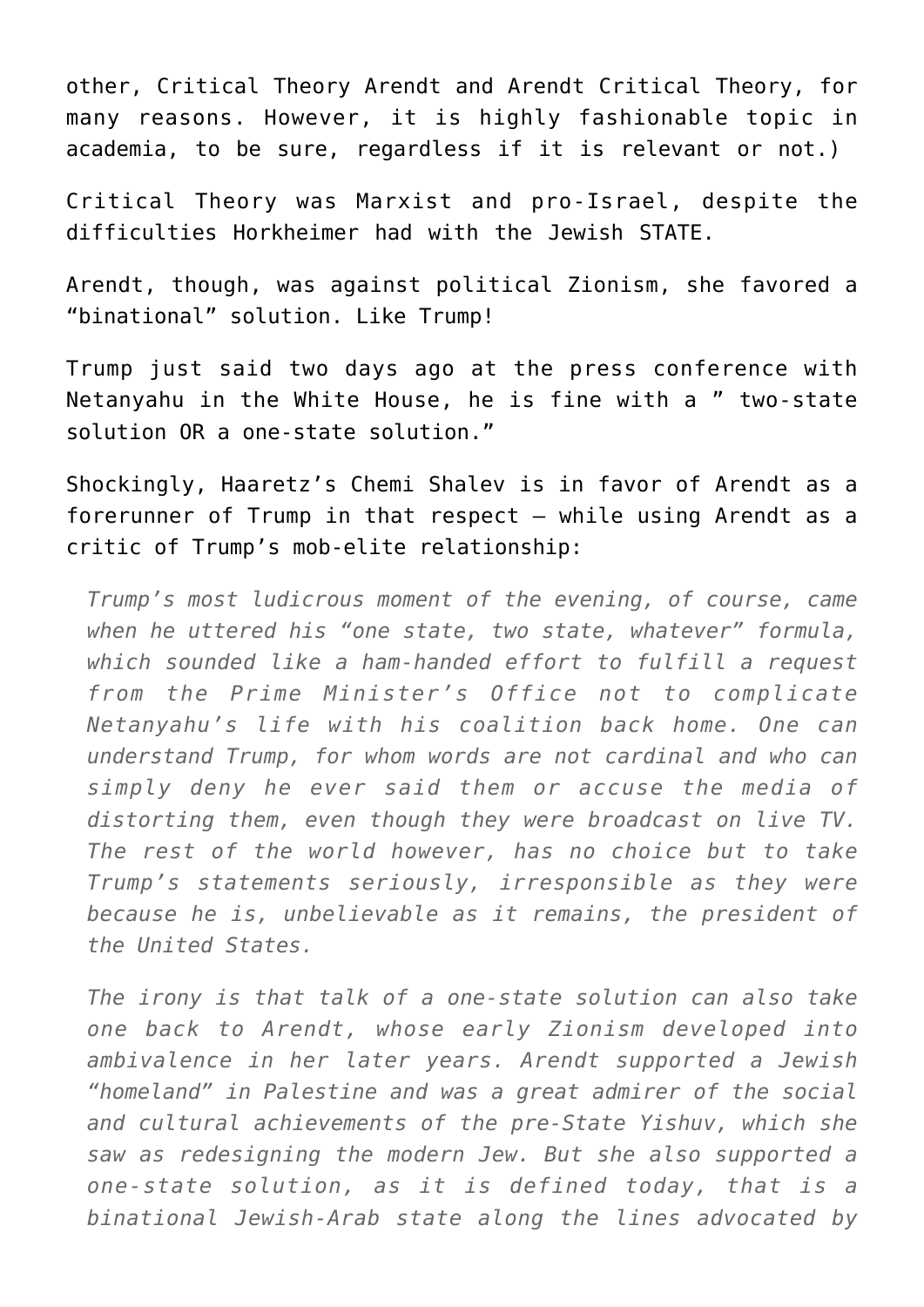*philosopher Martin Buber and Hebrew University president Judah Magnes, and who knows, because he really doesn't care, Donald Trump as well.*

Arendt would have been fine with that! Just re-read her "Zionism reconsidered" from 1945. Kurt Blumenfeld was furious about it, like his friend Gershom Scholem. Scholem once was a binational Zionist from the Brith Shalom group in the 1920s and early 1930s, but around 1936 Scholem had become a political Zionist, fighting on the rooftops of Jerusalem with a rifle in his hands, against the Arabs and Muslims who rejected Jews to have their own state.

Arendt never understood that shift of Scholem from cultural Zionism and binationalism to *political Zionism*.

On January 16, 1946, Scholem visited Kurt Blumenfeld at his home in Jerusalem. He gave him a copy of the *Menorah Journal* from fall 1945, with Arendt's "Zionism Reconsidered" in it. Blumenfeld, one must know, was born in 1884 and more than 20 years older than Arendt (born 1906) and what we would call today a "cool" and vibrant person in Weimar Republic's 1920s Zionist and Jewish circles. It was Blumenfeld, who motivated Arendt to deal with antisemitism and with Zionism in the first place, and he made Arendt familiar with cigars etc. Philosopher Hans Jonas wanted Arendt to join him for a talk Blumenfeld gave in Heidelberg in 1926, and at that event, Arendt met Blumenfeld for the first time.

The following day, January 17, 1946, Blumenfeld wrote a letter to his old friend Felix Rosenblüth, who became Israel's first Minister of Justice (he gave himself a Hebrew name, of course, Pinhas Rosen). Blumenfeld was shocked about the tone of Arendt. Her "journalist superficiality" was not news to him, but still remarkable. Her anti-Zionism combined with her arrogance and disrespectful tone towards Zionists, battling for a Jewish state, was too much for Blumenfeld.[\[i\]](http://blogs.timesofisrael.com/haaretz-embraces-trump-arendt-and-the-one-state-solution/#_edn1) He broke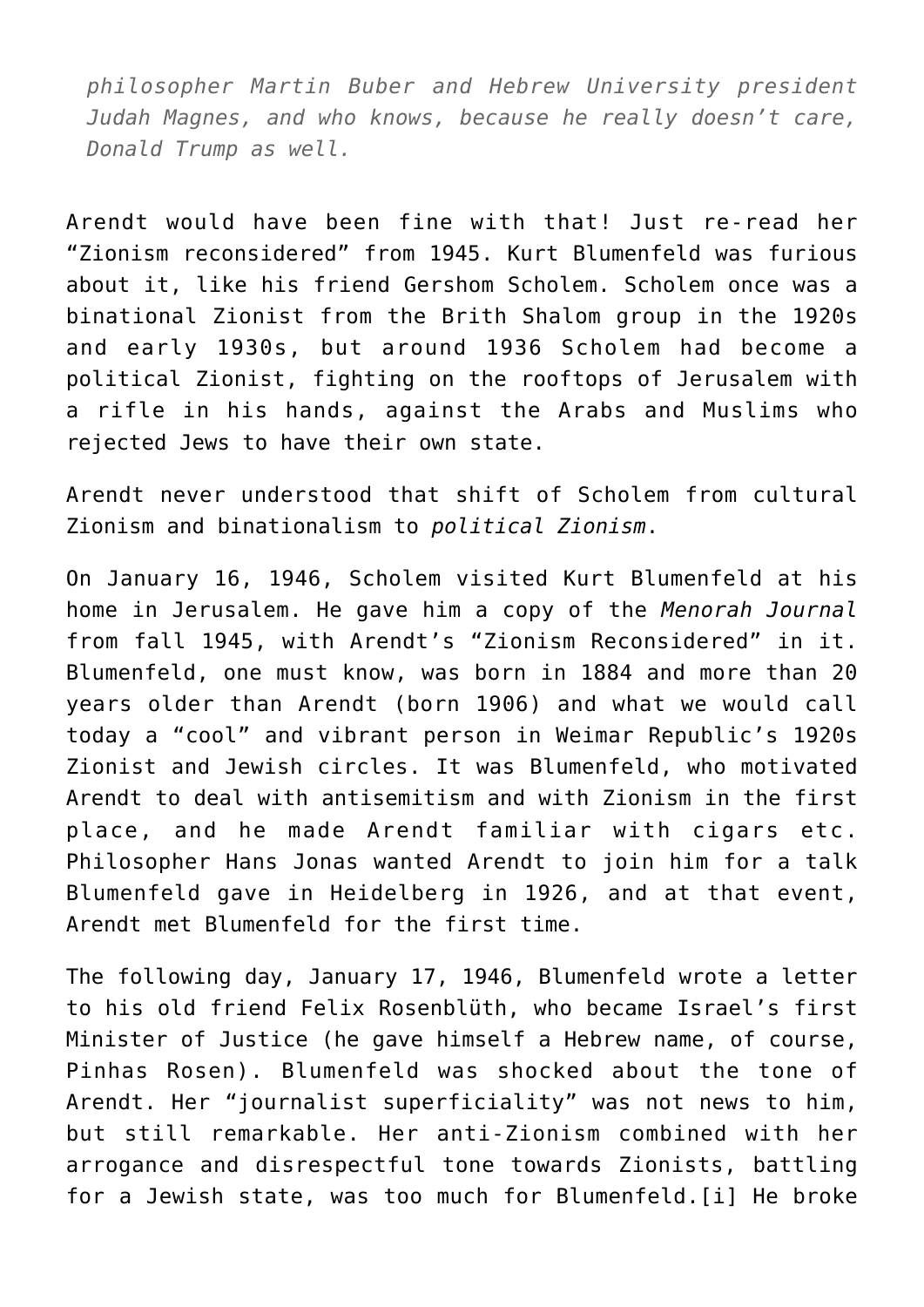with Arendt (but become affiliated with her again, just to get in trouble with her after Arendt's publication on the Eichmann trial).

I dealt with Arendt and her political father, Kurt Blumenfeld, and the way Blumenfeld criticized her in 1946 in my book about "[Critical Theory and Israel"](http://www.editioncritic.de/allgemein/neuerscheinung-24-april-2014-kritische-theorie-und-israel/) (in German), as well as the pro-Israel stance of Critical Theorists Max Horkheimer, Theodor W. Adorno, Herbert Marcuse, Leo Löwenthal. Erich Fromm, though, also an early member of the Horkheimer circle of Critical Theorists in the 1930s, became an ardent anti-Zionist.

It is a truly bad idea to invoke Arendt and to promote Trump's indifference towards Israel as a Jewish state – and his flirt, with a binational, non-Jewish state, the one-state solution. It is shocking that an American President publicly mentions the option of a "one-state solution." That is anti-Zionism, whether from the left, who embraces the end of the Jewish state, or the right, who wants a one-state with no rights for the new Palestinian citizens.

The extreme right and the extreme left with join Chemi Shalev in his obsession with Arendt (Judith Butler is a long-time fan of Arendt, as is her friend Seyla Benhabib, I deal with that in my study on Critical Theory and Israel).

The one-state solution is anti-Zionist. As shown, even close allies of Arendt like her political father Kurt Blumenfeld, were shocked about her tone and anti-Zionist ideology in 1945/46.

Trump is a huge threat to Jews in America and to Israel. He made a soft-core denial of the Shoah on January 27, 2017, he rejects questions about rising antisemitic attacks on synagogues in America, he employs neo-Nazi allies such as Steve Bannon, and he invoked conspiracy myths every single day, and repeats lies, lies, lies.

To embrace Trumps one-state flirt and to compare him to Arendt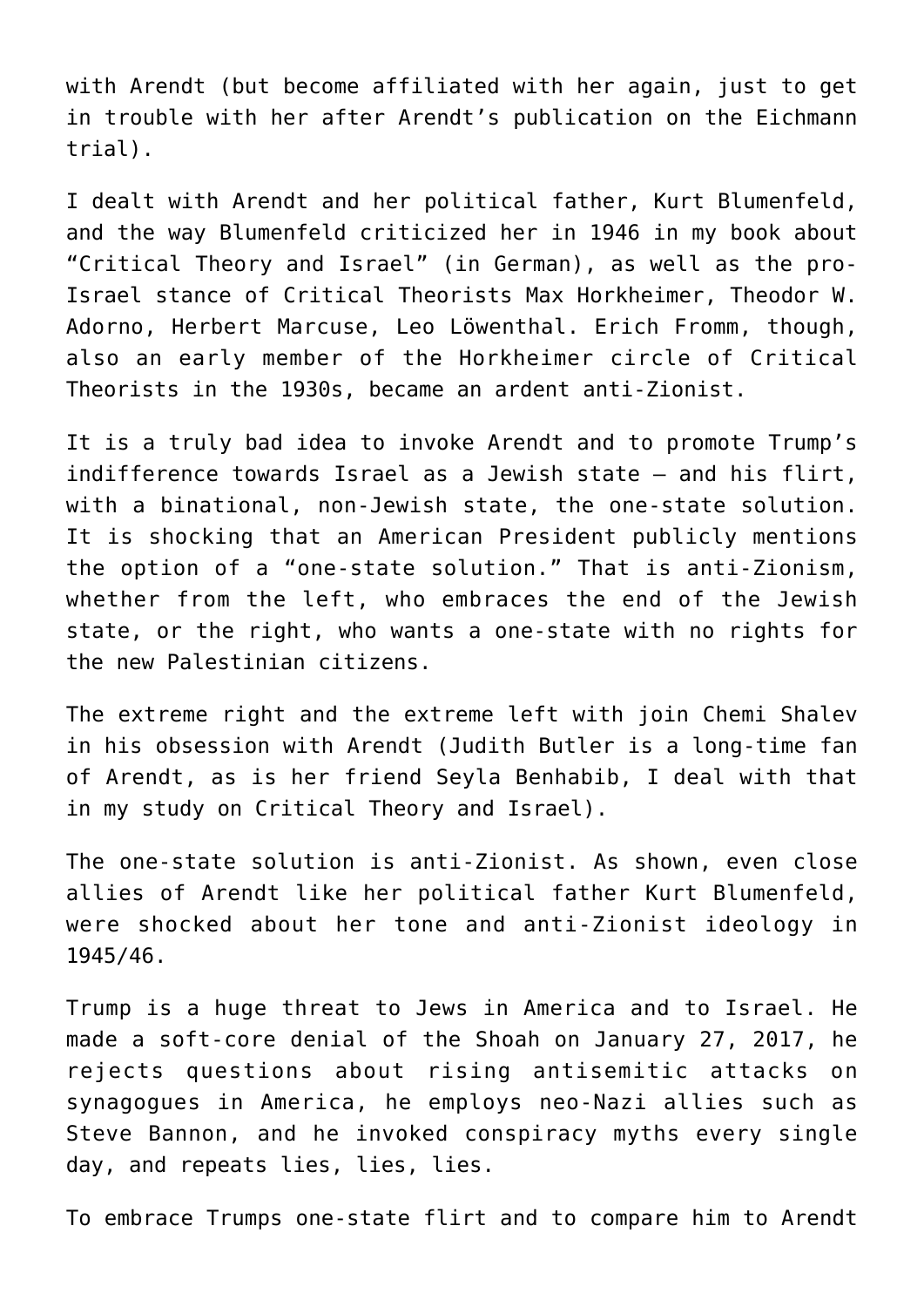is not an "irony," as Haaretz' Chemi Shalev believes. It is anti-Zionist ideology.

What we need is criticism of racism in Israel, of the religious fanatics, the settler movement, and the possibility of an annexation of the Westbank. That would result in the end of the Zionist dream and the Jewish state.

Israel is a Jewish and democratic state. Trump will never learn that lesson, Arendt never tried to really learn it.

—

[\[i\]](http://blogs.timesofisrael.com/haaretz-embraces-trump-arendt-and-the-one-state-solution/#_ednref1) The letter from Kurt Blumenfeld to Felix Rosenblüth from January 17, 1946, reads like follows: "Gestern abend war Gerhard Scholem bei mir mit der Herbstnummer des Menorah Journal. Bei dieser Gelegenheit lernte ich Hannahs Artikel .Zionism Reconsidered' kennen. Da ich leicht dazu neige, in meiner Kritik über das Ziel zu schießen, wartete ich Scholems Meinung ab. Sie war noch schärfer und geringschätziger. (…) Ich bedaure meinen Brief an Hannah.[i] Nicht etwa, weil dieser Artikel ein unerträgliches Mischmasch einer in diesen Dingen Halbgebildeten ist, sondern weil sich dort Charakterzüge enthüllen, die mich schon einmal veranlaßt haben, meine Beziehungen zu Hannah abzubrechen. Dieses Mal kommt alles noch deutlicher und unschöner zum Ausdruck. Daß sie uns Sektierer nennt, ist mir unwichtig. Die Ignoranz in zionistischen Dingen (wobei ich nicht nur an die Bemerkung über , General Zionists' denke, die einem ernsten Forscher nicht passieren dürfen), überrascht mich auch nicht, da ich Hannahs journalistische Oberflächlichkeit und Voreiligkeit zur Genüge kenne. Furchtbar ist die Minderwertigkeit, die sich in ihren menschlichen Bewertungen manifestiert. Ein völlig unbeteiligter, herzloser Mensch, der über eine Chuzpe verfügt, zu der er nicht das geringste Recht hat, schreibt hier über unter schwersten Bedingungen sich entwickelndes Leben, über das sie sich durch Hörensagen verschnörkelte Begriffe gebildet hat. (…) Der Artikel im Menorah Journal enthüllt für mich sehr stark eine